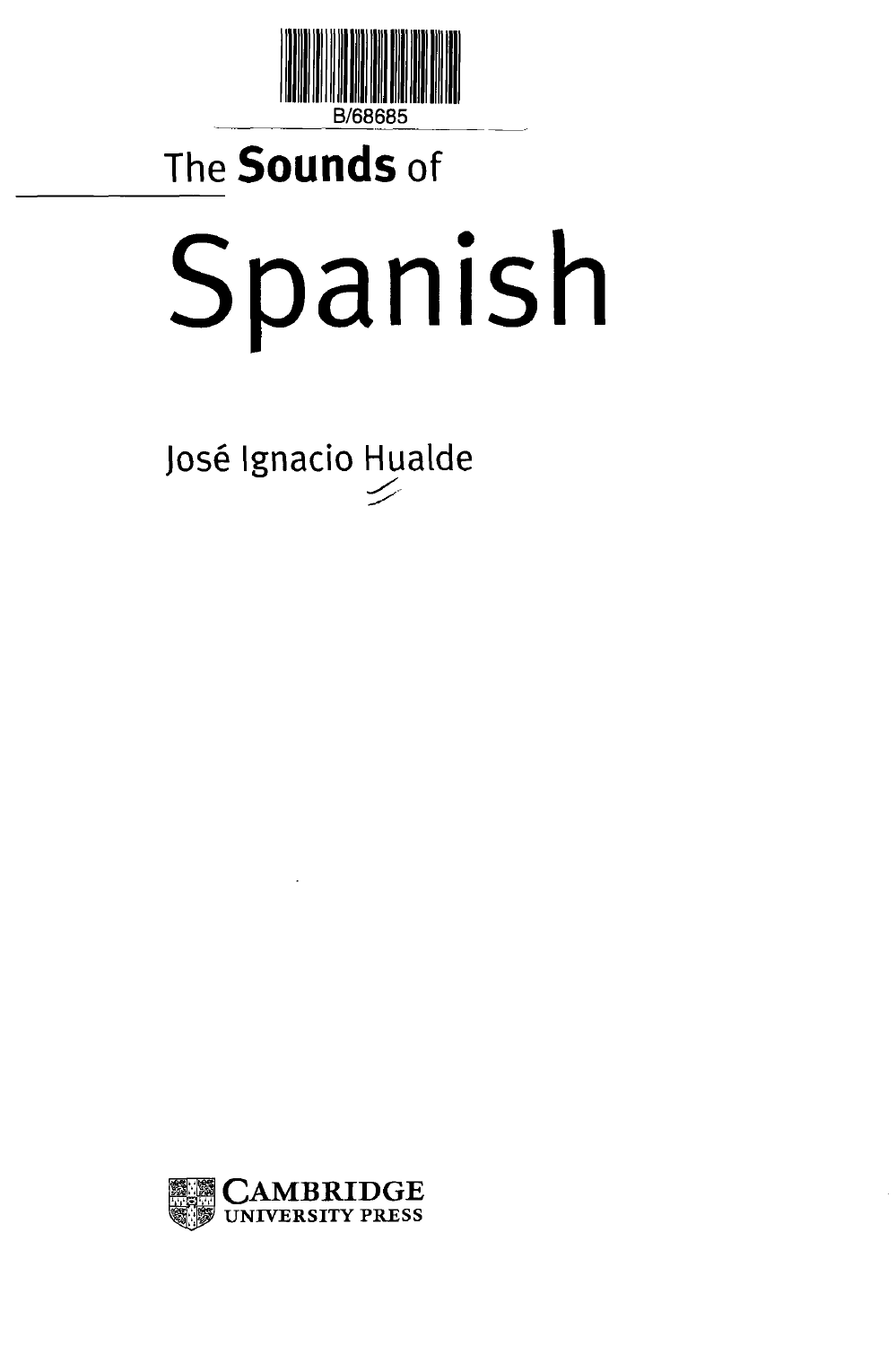# Contents

List of figures xii *Preface xv* List of abbreviations xvii *Chart of the international phonetic alphabet xix*

#### **1 Introduction /**

- 1.1 The phonemic principle *l*
- 1.2 Sounds and symbols: orthographic and phonemic representation *2*
- 1.3 More on Spanish orthography 3
	- 1.3.1 Letters with more than one phonemic value 3
	- 1.3.2 Phonemes spelt differently in different contexts *4*
	- 1.3.3 Phonemes spelt in more than one way in the same context *4*
- 1.4 Phonemes and allophones 6
- 1.5 Phonology and phonetics *12*
- 1.6 The International Phonetic Alphabet: advantages and shortcomings *15* Exercises *17*

#### **2 Variation in Spanish pronunciation is**

- 2.1 Variation in pronunciation: dialects, sociolects, styles *IS*
- 2.2 Main geographical varieties of the Spanish language in Spain *19*
	- 2.2.1 Northern-Central Peninsular Spanish *20*
	- 2.2.2 Southern Peninsular Spanish *21*
	- 2.2.3 Canary Island Spanish *22*
- 2.3 Main geographical varieties of the Spanish language in Latin America *23*
	- 2.3.1 Mexico (and the USA) *25*
	- 2.3.2 Central America *27*
	- 2.3.3 Caribbean *28*
	- 2.3.4 Andean Region *29*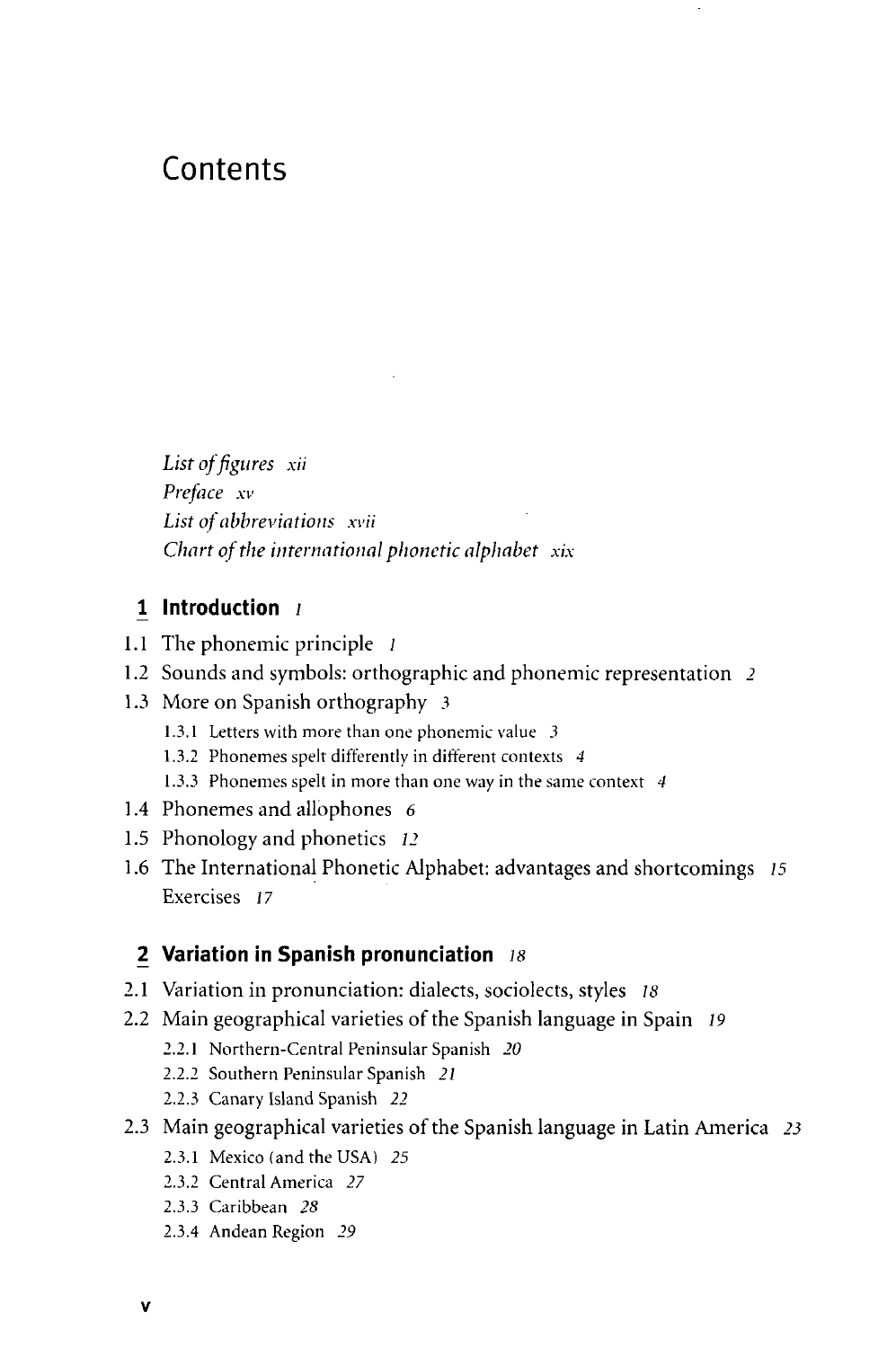- 2.3.5 Paraguay *30*
- 2.3.6 Chile *30*
- 2.3.7 River Plate *31*
- 2.4 More on the limitations of dialectal classification *31*
- 2.5 Other varieties of Spanish *33*
- 2.6 The Ibero-Romance languages *35*
- 2.7 The notion of standard language. Is there a standard Spanish pronunciation? *35*
- 2.8 What's in a name: Castilian or Spanish? *^Castellano o espanol? 37* Exercises *39*

# **3 Consonants and vowels 41**

- 3.1 Consonants and vowels *41*
- 3.2 Description and classification of consonantal sounds *41*
	- 3.2.1 Manner of articulation *41*
	- 3.2.2 Place of articulation *46*
	- 3.2.3 Activity of the vocal folds: voiced and voiceless consonants *50*
- 3.3 The Spanish consonant inventory *52*
- 3.4 Description and classification of vowels: the Spanish vowel system *52*
- 3.5 Glides *54*
- 3.6 Dialectal differences in phoneme inventory *55* Exercises *56*

# **4 Acoustic characterization of the main classes of Spanish speech sounds 58**

- 4.1 Introduction 58
- 4.2 Vowels and voiceless plosives *59*
- 4.3 Fricatives and affricates *63*
- 4.4 Voiced plosives and approximant allophones of /b d g/ 64
- 4.5 Sonorant consonants *68* Exercises *69*

# **5 The syllable 70**

- 5.1 Introduction *70*
- 5.2 Syllable structure *70*
- 5.3 Syllabification rules: consonants *73*
	- 5.3.1 The CV rule *73*
	- 5.3.2 Consonant clusters *73*
	- 5.3.3 Codas *74*
	- 5.3.4 Adaptation of word-initial consonant sequences in borrowings *77*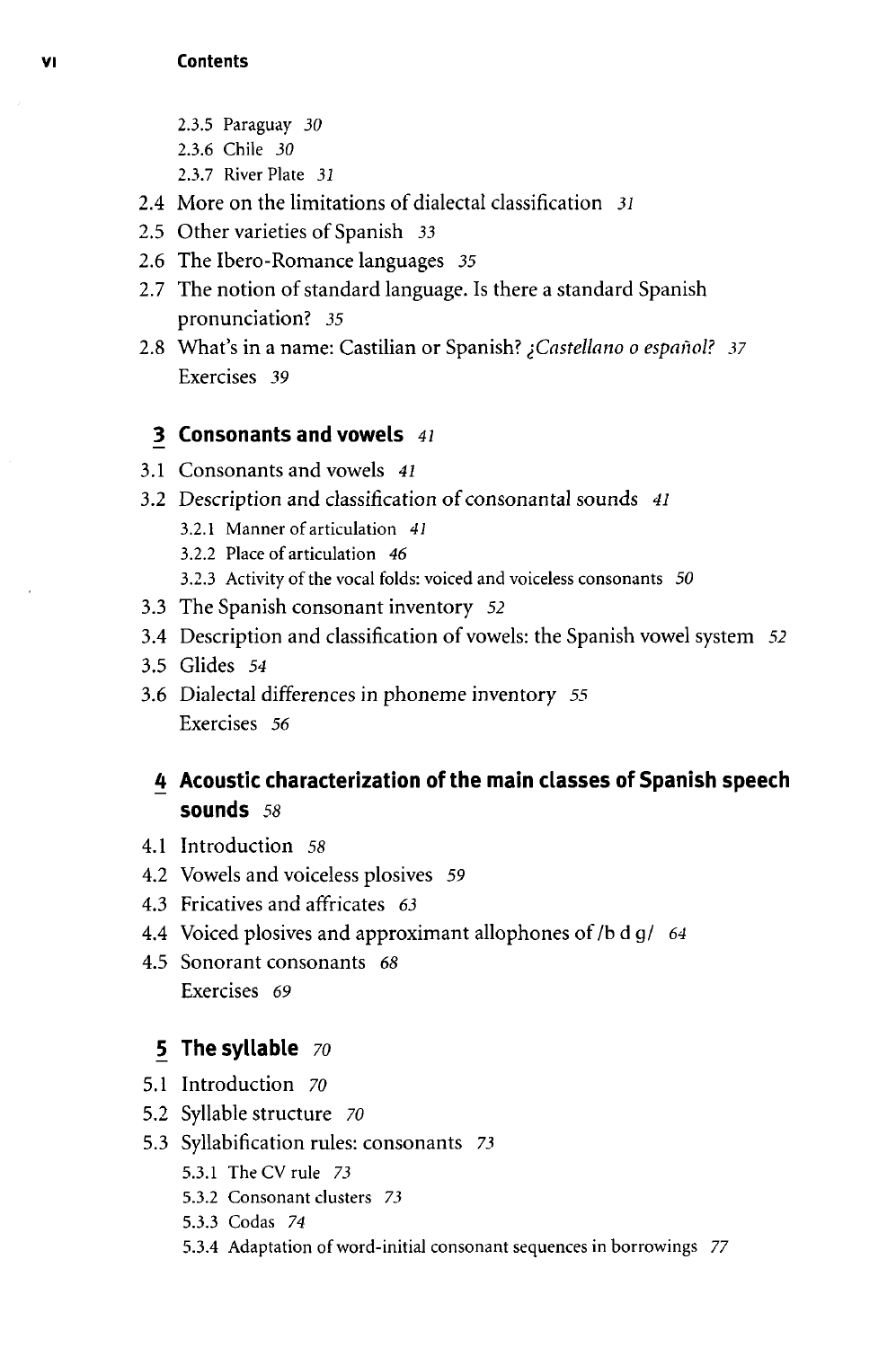#### **VII Contents**

- 5.4 Syllabification rules: vocoids (vowels and glides) *77*
	- 5.4.1 Lexical distribution of exceptional hiatus *81*
	- 5.4.2 Historical origin of diphthong/hiatus contrast 86
- 5.5 Resyllabification and contraction processes *87*
	- 5.5.1 (Re-)syllabification of consonants across word and prefix boundaries *87*
	- 5.5.2 Syllable contraction across word boundaries *89*
	- 5.5.3 Reduction of word-internal vowel sequences in colloquial speech *91*
	- 5.5.4 Sequences of three or more vocoids *93*
- 5.6 Contrasts in syllabification *94*
- 5.7 Syllable contact *95*
- 5.8 Sequences of identical consonants across word boundaries *97* Exercises *98*

# **6 Main phonological processes** *102*

- 6.1 Introduction *102*
- 6.2 Neutralization of phonemic contrasts *102* 6.2.1 Neutralization and phonological schools *104*
- 6.3 Assimilation *107*
	- 6.3.1 Consonant-to-consonant assimilation *107*
	- 6.3.2 Consonant-to-vowel assimilation *108*
	- 6.3.3 Vowel-to-vowel assimilation *109*
	- 6.3.4 Vowel-to-consonant assimilation *110*
- 6.4 Dissimilation *110*
- 6.5 Weakening and deletion *111*
- 6.6 Strengthening *112*
- 6.7 Epenthesis *113*
- 6.8 Metathesis *114*
- 6.9 Consequences of the overlap of articulatory gestures *114* Exercises *117*

# **7 Vowels** *120*

- 7.1 The Spanish vowel system from a typological perspective *120*
- 7.2 Spanish and English vowels contrasted *124*
- 7.3 Acoustic characterization of Spanish vowels *127*
- 7.4 Dialectal phenomena involving vowels *128*

7.4.1 Eastern Andalusian vowels *130* 7.4.2 Metaphony and pretonic vowel raising in Asturian and Cantabrian dialects *131* Exercises *135*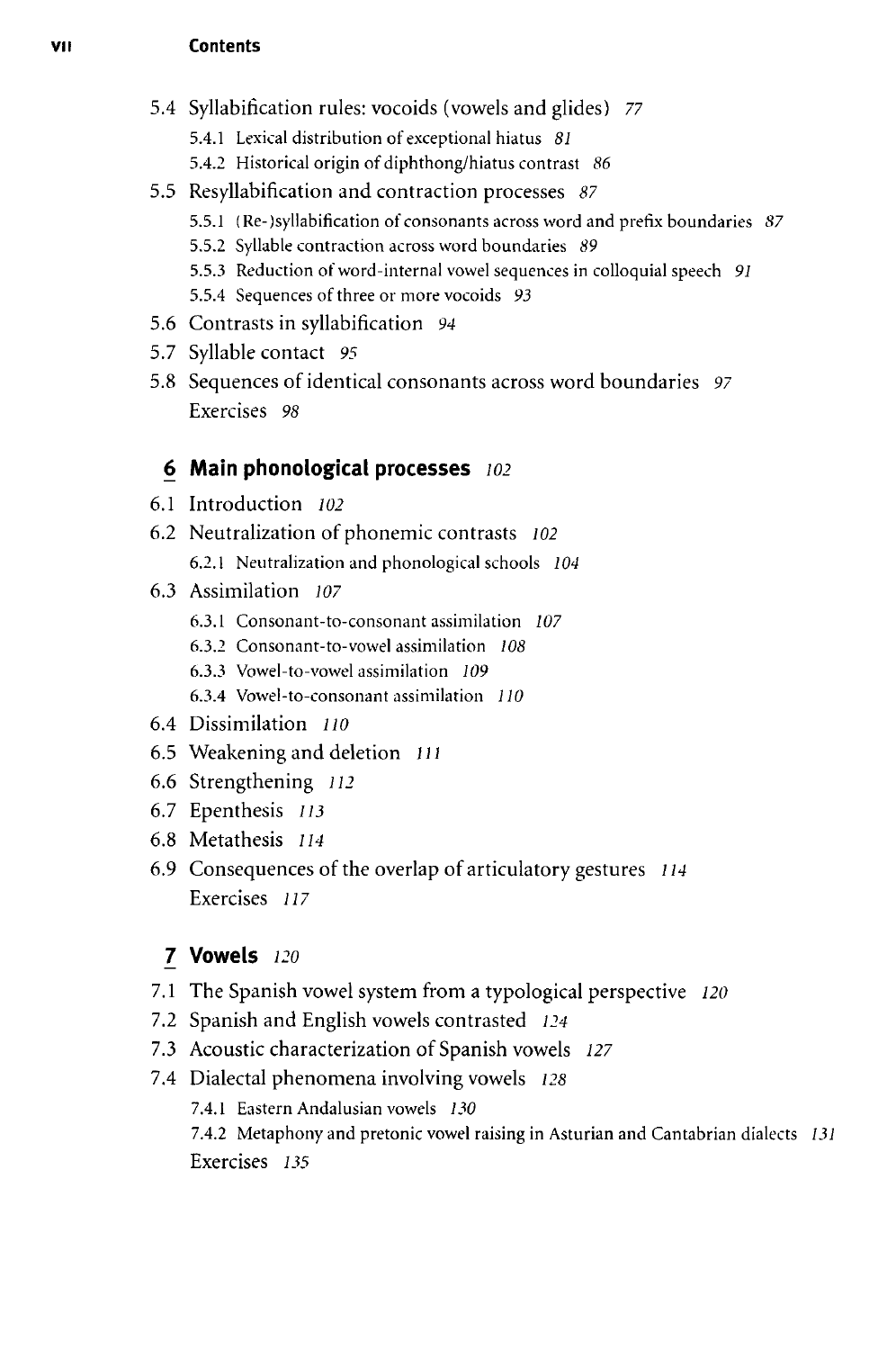#### **VIII Contents**

- **8 Plosives** *us*
- 8.1 Voiceless and voiced plosives: main allophones *138*
- 8.2 The voiced/voiceless contrast by phonological context *138*
	- 8.2.1 Utterance-initial plosives *138*
	- 8.2.2 Intervocalic plosives *141*
	- 8.2.3 Postconsonantal plosives *144*
	- 8.2.4 Syllable-final plosives *146*
- 8.3 Spanish and English plosives in contrast *149* Exercises *151*

#### **9 Fricatives and affricates** *152*

- 9.1 Affricates *152*
- 9.2 Fricatives *153*
	- 9.2.1 /s/and/6/ *153*
	- *9.2.2* Variation in the articulation of/x/ *154*
	- 9.2.3 Summary of dialectal variation in the place of articulation of the fricatives *155*
	- 9.2.4 /s/ and / $\theta$ / and Spanish 'jota' in historical perspective 155
	- 9.2.5 Syllable-final and word-final fricatives *159*
		- 9.2.5.1 Voice assimilation of coda fricatives *159*
		- 9.2.5.2 Aspiration and deletion of/s/*161*
- 9.3 On the phonemic status of/j/ *165* Exercises *172*

#### **10 Nasals** *173*

- 10.1 Nasal phonemes *173*
- 10.2 Nasals in coda position *174* 10.2.1 Word-internal coda nasals *174* 10.2.2 Word-final nasals *176 •* Exercises *177*

# **11 Liquids (laterals and rhotics)** 178

- 11.1 Liquid consonants: laterals and rhotics *178*
- 11.2 Laterals *178*
	- 11.2.1 Phonemes and allophonic distribution *178*
	- 11.2.2 The fate of the lateral palatal M/: *yeismo* and related phenomena *179*
- 11.3 The rhotics *181*
	- 11.3.1 Phonemes and allophonic distribution J8i
	- 11.3.2 Historical origin of the tap/trill contrast *185*
	- 11.3.3 Dialectal phenomena involving the rhotics *186*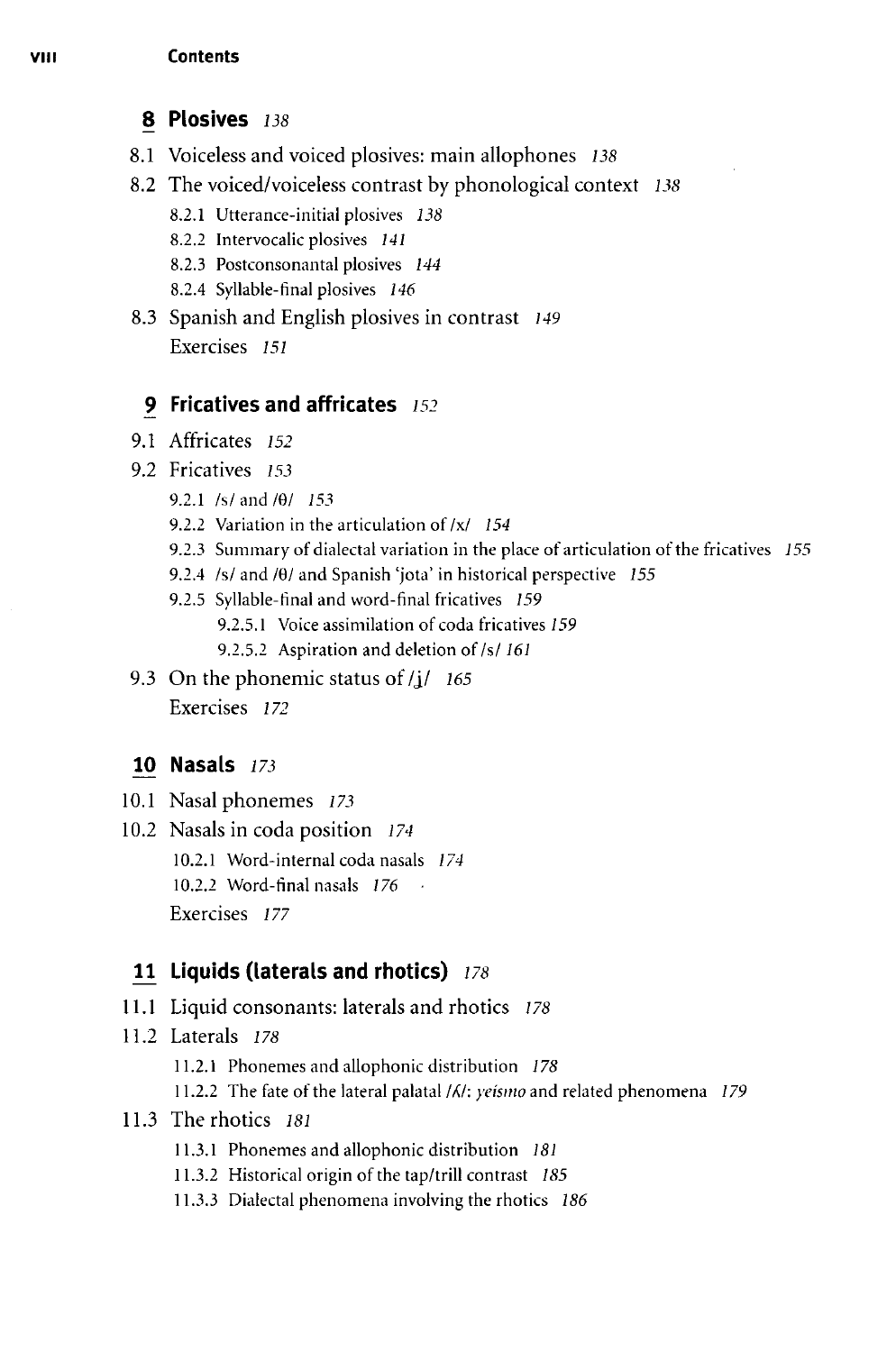#### **ix Contents**

11.4 Neutralization and deletion of liquids in the coda of the syllable in Spanish dialects *188* Exercises *189*

#### **12 Main morphophonological alternations** 190

- 12.1 Morphophonological rules *190*
- 12.2 Historical origin of morphophonological alternations *192*
- 12.3 Alternations between diphthongs and mid vowels: *e/ie, o/ue 193*
	- 12.3.1 Verbs with *e/ie, o/ue* alternations *193*
	- 12.3.2 The mid vowel/diphthong alternation in derivational morphology *196*
	- 12.3.3 Historical origin of the alternation between diphthongs and mid vowels *198*
- 12.4 Alternation between high and mid vowels in verbs:  $i/e$ ,  $u/o$  200
- 12.5 Verbs with velar increment *202* 12.5.1 Historical origin of the velar increment *202*
- 12.6 Other alternations in verbs *204*
- 12.7 Plural formation *205* 12.7.1 Historical origin of the *-s/-es* allomorphy of the plural suffix *207*
- 12.8 Feminine *el 210* 12.8.1 Historical origin of feminine *el 211*
- 12.9 Diminutives *212* 12.9.1 Historical origin of the alternation *216*
- 12.10 Morphophonology and phonological schools *217* Exercises *218*

#### **13 Stress 220**

- 13.1 What is stress? *220*
- 13.2 Generalizations regarding stress in Spanish *221*
- 13.3 Stress properties of nouns and adjectives *222*
	- 13.3.1 Unmarked, marked and exceptional stress patterns *222*
	- 13.3.2 Proparoxytones *224*
	- 13.3.3 Consonant-final paroxytones *224*
	- 13.3.4 Unifying the statement of stress patterns for consonant- and vowel-final nouns and adjectives *225*
	- 13.3.5 Stress in compounds *226*
	- 13.3.6 Stress in truncated forms *227*
- 13.4 Adverbs *228*
- 13.5 Verbs *228*
	- 13.5.1 Present tense (indicative and subjunctive) and imperative *229*
	- 13.5.2 Past tenses *231*
	- 13.5.3 Future and conditional *232*
	- 13.5.4 Compound tenses *233*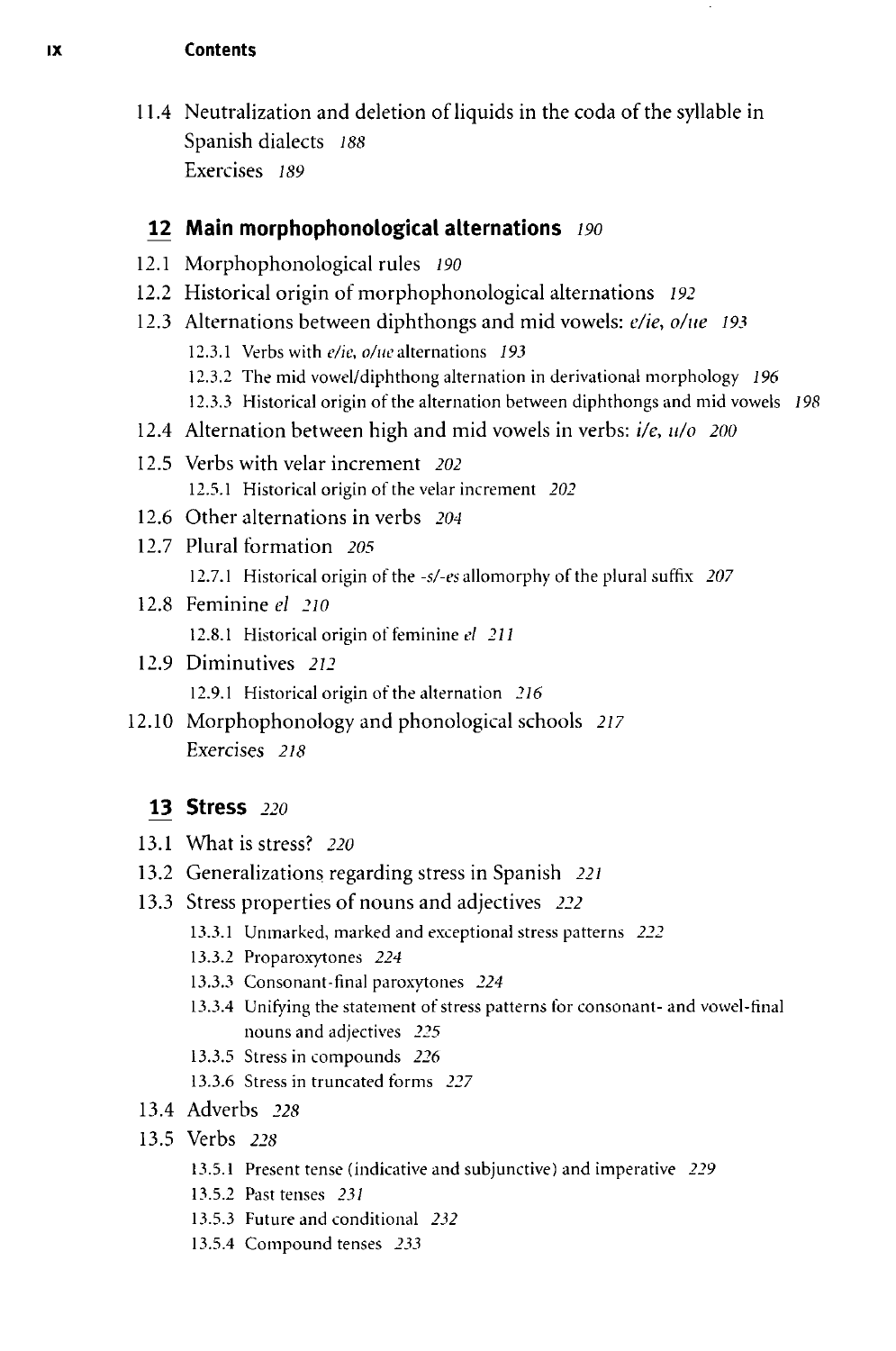#### **Contents**

- 13.6 Grammatical words *233*
	- 13.6.1 Pronouns *233*
	- 13.6.2 Determiners *234*
	- 13.6.3 Prepositions *234*
	- 13.6.4 Question words (interrogative pronouns) *235*
	- 13.6.5 Conjunctions *235*
- 13.7 The Latin stress system and its continuation in Spanish *236*
- 13.8 Phonetic correlates of stress *239*
- 13.9 Secondary stress *246*
- 13.10 Lexical stress and orthography *246*
	- 13.10.1 Basic orthographic accent rules *246*
	- 13.10.2 Diacritic use of accent marks to indicate hiatus *248*
	- 13.10.3 Monosyllables and pseudo-monosyllables *248*
	- 13.10.4 Diacritically distinguished pairs *249*
		- 13.10.4.1 Monosyllabic segmental homophones *249*
		- 13.10.4.2 Question words *250*
		- 13.10.4.3 Demonstratives *251*
		- 13.10.4.4 Other cases of diacritic accent *251*

Exercises *252*

#### **14 Intonation 253**

- 14.1 Tone and intonation *253*
- 14.2 The atoms of intonation *254*
- 14.3 Simple declarative sentences: nuclear and prenuclear accents *255*
- 14.4 Differences from English in the placement of nuclear accents *257*
	- 14.4.1 Repeated information *258*
	- 14.4.2 Object pronouns and indefinites *258*
	- 14.4.3 Final predicates and adverbials *259*
	- 14.4.4 Narrow focus *260*
- 14.5 Non-neutral declarative sentences *260*
	- 14.5.1 Old and new information *260*
	- 14.5.2 Contrastive narrow focus on nonfinal words *264*
	- 14.5.3 'Circumflex'declarative contours *266*
- 14.6 Questions *267*
- 14.7 Intonation and phrasing *271*
- 14.8 A note on rhythm *272*
- 14.9 A note on dialectal differences in prosody *273* Exercises *274*